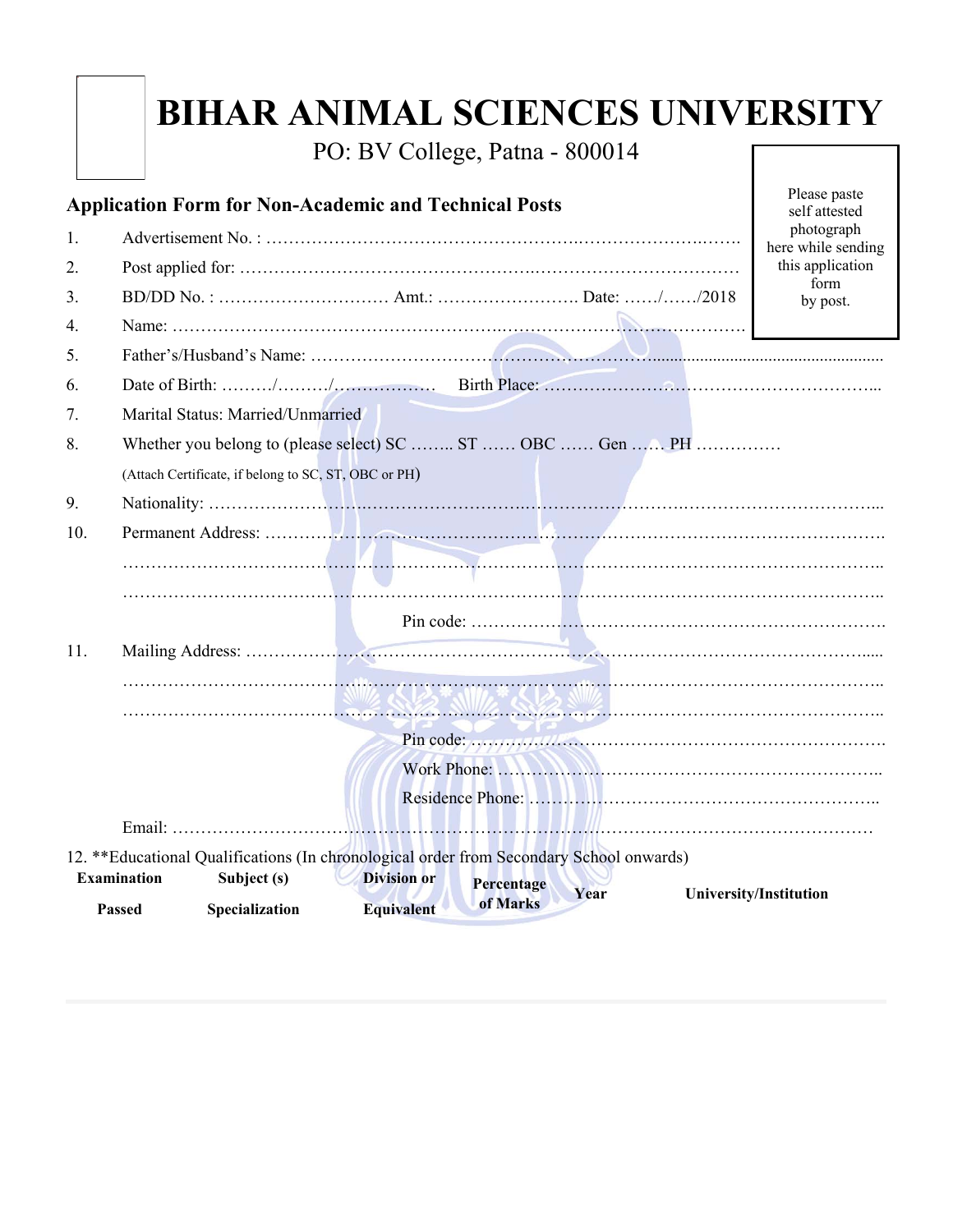\*\* Please attach self attested copies of Certificates.

13. Employment Records: (In chronological order starting from the present job): **Name & Address of the employer Designation of Post held Period Nature of duties Scale of Pay From To**  14. Are you willing to accept the minimum initial pay in the grade? If not, state reasons for claiming higher starting pay. …………………………………………………………..………………….………………….……….. 15. Indicate the time required to join, if selected: **With an automatical contracts** 16. Any other information you may wish to add …………………………………………………………..………………….………………….……… …………………………………………………………..………………….………………….……… 17. References (Please specify the names of two referees who should be responsible persons and well acquainted with you for the last five years. If employed, one of the referees should be present or most recent employer).

(a) Name: …………………………………………………..………………….……………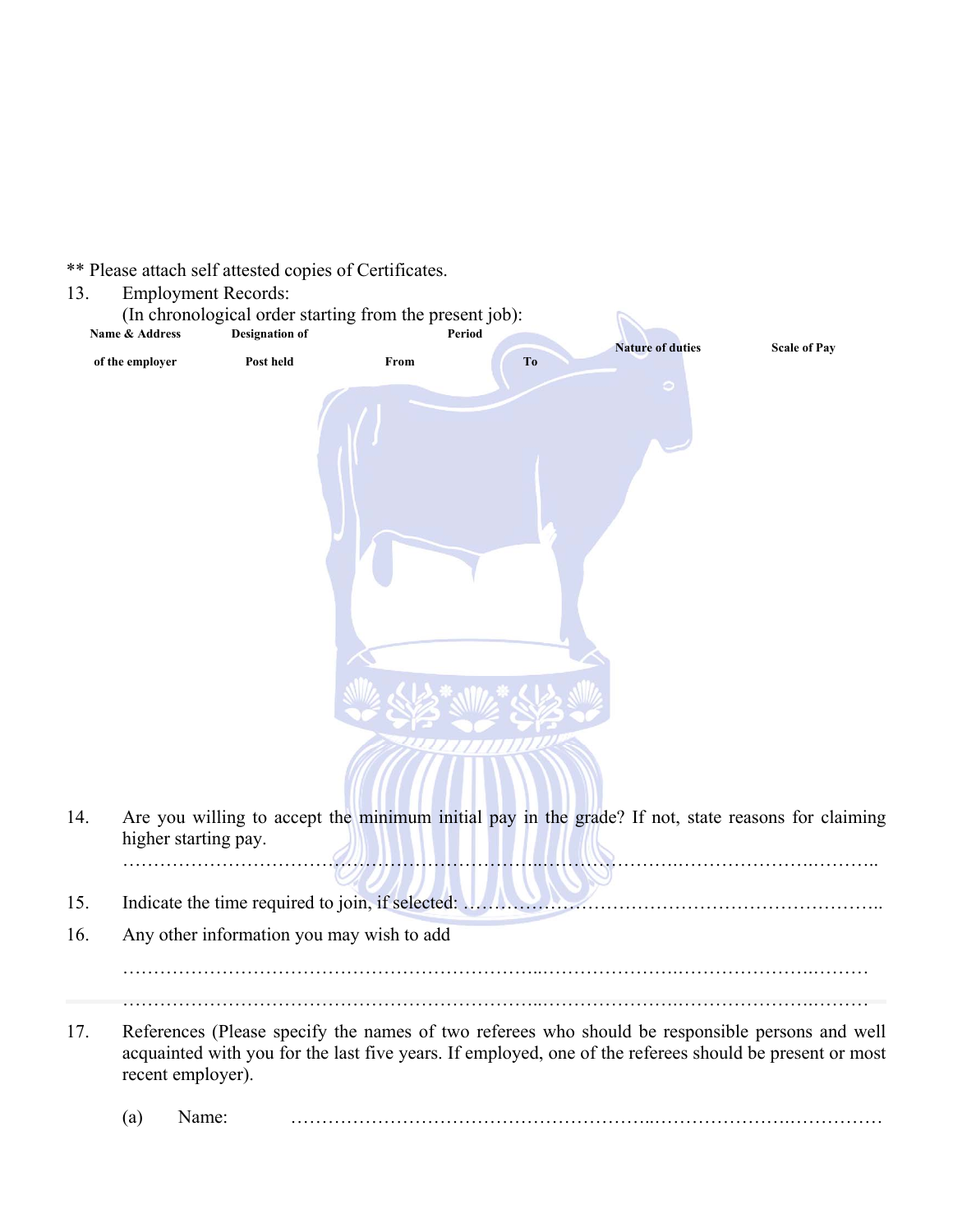|     |     | Designation:    |                                                                                                           |
|-----|-----|-----------------|-----------------------------------------------------------------------------------------------------------|
|     |     | Address:        |                                                                                                           |
|     |     | (With Pin code) |                                                                                                           |
|     |     |                 |                                                                                                           |
|     |     | E Mail:         |                                                                                                           |
|     |     | Phone:          |                                                                                                           |
|     | (b) | Name:           |                                                                                                           |
|     |     | Designation:    |                                                                                                           |
|     |     | Address:        |                                                                                                           |
|     |     | (With Pin code) |                                                                                                           |
|     |     |                 |                                                                                                           |
|     |     | E Mail:         |                                                                                                           |
|     |     | Phone:          |                                                                                                           |
| 18. |     |                 | Please attach extra sheet (with hard copy of application only) indicating your suitability for this post. |
|     |     |                 |                                                                                                           |
|     |     |                 |                                                                                                           |
|     |     |                 |                                                                                                           |
|     |     |                 | <b>DEAL ID ITIAN</b>                                                                                      |

## **DECLARATION**

 I certify that the foregoing information is correct and complete to the best of my knowledge and belief and nothing has been concealed/distorted. If I am found to have concealed/distorted any material information my appointment shall be liable to be summarily terminated without notice/compensation.

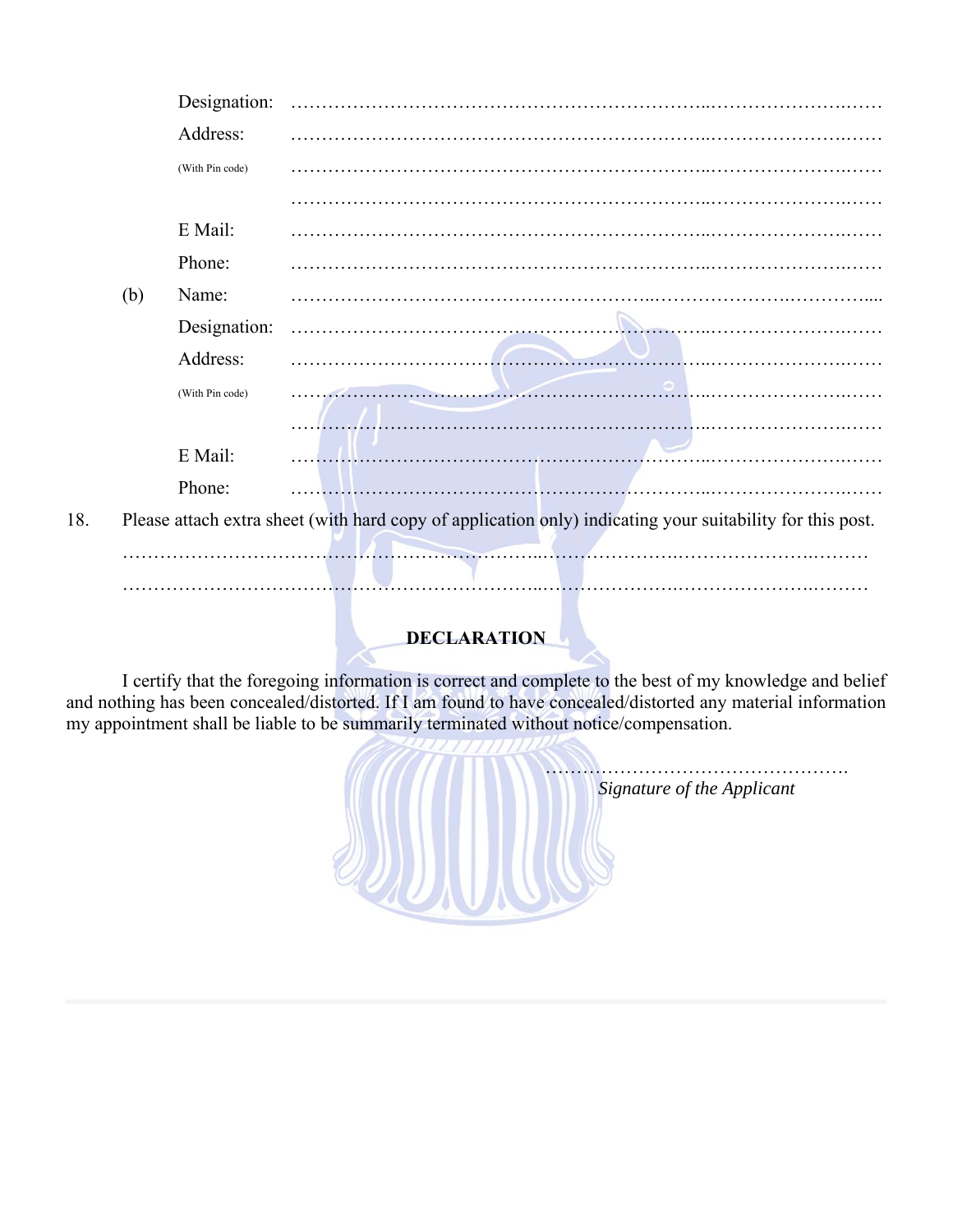## **Annexure-B BIHAR ANIMAL SCIENCES UNIVERSITY**

PO: BV College, Patna - 800014

The picture can't be displayed.

## **DETAIL OF QUALIFICATIONS & EXPERIENCE OF THE CANDIDATE APPLIED FOR THE BELOW MENTIONED POST IN RESPONSE TO ADVERTISEMENT NO. ………….. DATED**

**……/……/2018 POST APPLIED FOR:** ……………………………………………………………………………………….. **SN** Name & Address Qualification **Course Stream/Subject Div/% Year University**  PG/Master's Degree (Subject) Graduation (Subject) Diploma (Subject)  Other **Work Experience:**  1.  $\blacksquare$  $2.$ 3.  $\Box$  $\mathcal{A} \cup \mathcal{A} \cup \mathcal{A} \cup \mathcal{A} \cup \mathcal{A} \cup \mathcal{A} \cup \mathcal{A} \cup \mathcal{A} \cup \mathcal{A} \cup \mathcal{A} \cup \mathcal{A} \cup \mathcal{A} \cup \mathcal{A} \cup \mathcal{A} \cup \mathcal{A} \cup \mathcal{A} \cup \mathcal{A} \cup \mathcal{A} \cup \mathcal{A} \cup \mathcal{A} \cup \mathcal{A} \cup \mathcal{A} \cup \mathcal{A} \cup \mathcal{A} \cup \mathcal{A} \cup \mathcal{A} \cup \mathcal{A} \cup \mathcal{$  $5.$  $6.$  $7.$  $8.$